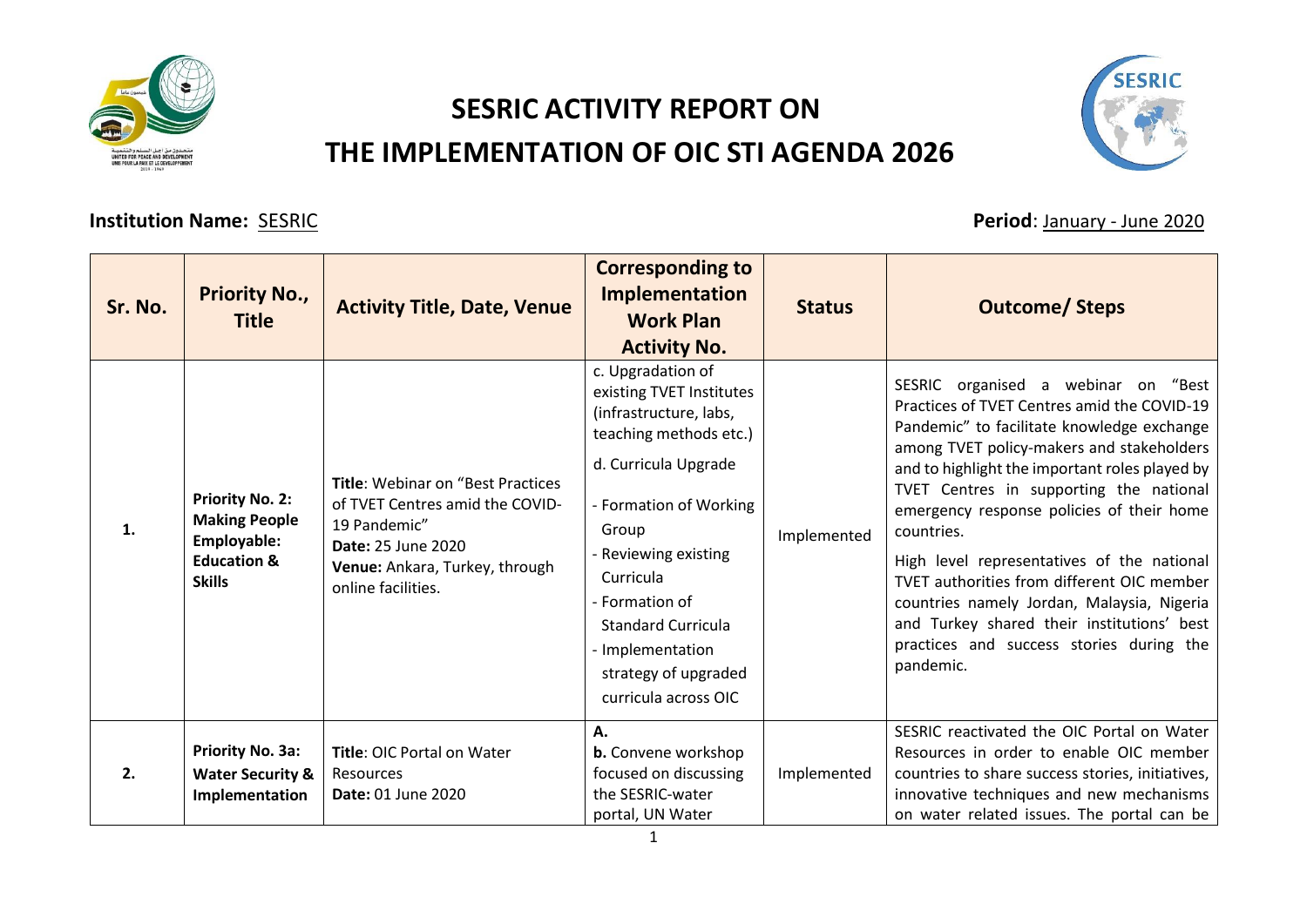| Sr. No. | <b>Priority No.,</b><br><b>Title</b>                                       | <b>Activity Title, Date, Venue</b>                                                                                                              | <b>Corresponding to</b><br>Implementation<br><b>Work Plan</b><br><b>Activity No.</b>                                                                                                                                                                                                                                                                                                                                   | <b>Status</b> | <b>Outcome/Steps</b>                                                                                                                                                                                                                                                                                                                                                                                                                                                                                                                                                                                                                                                                                                                                                                                                                                                 |
|---------|----------------------------------------------------------------------------|-------------------------------------------------------------------------------------------------------------------------------------------------|------------------------------------------------------------------------------------------------------------------------------------------------------------------------------------------------------------------------------------------------------------------------------------------------------------------------------------------------------------------------------------------------------------------------|---------------|----------------------------------------------------------------------------------------------------------------------------------------------------------------------------------------------------------------------------------------------------------------------------------------------------------------------------------------------------------------------------------------------------------------------------------------------------------------------------------------------------------------------------------------------------------------------------------------------------------------------------------------------------------------------------------------------------------------------------------------------------------------------------------------------------------------------------------------------------------------------|
|         | of OIC Water<br><b>Vision</b>                                              |                                                                                                                                                 | agenda (2018-2028)<br>portal and UNESCO's<br>IHP-WINS portal                                                                                                                                                                                                                                                                                                                                                           |               | link:<br>from<br>the<br>following<br>accessed<br>http://oicwater.sesric.org/                                                                                                                                                                                                                                                                                                                                                                                                                                                                                                                                                                                                                                                                                                                                                                                         |
| 3.      | Priority No. 3b:<br>Safety of Water,<br><b>Food and the</b><br>Environment | Title: Training Course on "New<br>Approaches in Cotton Agronomy:<br>Sowing Experiments"<br>Date: 19-30 January 2020<br>Venue: Dhaka, Bangladesh | c) Increasing farm<br>productivity through<br>robust agriculture<br>practices.<br>III. Practice base<br>improvement and<br>outreach<br>5. Use of ICT for best<br>practices in agriculture<br>e.g. to prevent post-<br>harvest losses, sowing<br>and harvesting info.<br>6. Encourage use of<br>better farming,<br>harvesting and<br>irrigation practices<br>such as drip irrigation,<br>use of GIS, land<br>levellers. | Implemented   | Within the framework of the Reverse Linkage<br>Project between Bangladesh and Turkey,<br>SESRIC, in collaboration with IsDB, TIKA,<br>Nazilli Cotton Research Institute (CRI) of<br>Turkey and Cotton Development Board (CDB)<br>of the Ministry of Agriculture of Bangladesh,<br>organized a training course on "New<br>Approaches in Cotton Agronomy: Sowing<br>Experiments" on 19-30 January 2020 in<br>Dhaka, Bangladesh.<br>During the training, Bangladeshi and Turkish<br>experts made joint research to generate and<br>explore new cotton varieties appropriate for<br>the agro-ecological conditions of Bangladesh.<br>Moreover, Turkish and Bangladeshi experts<br>travelled to different cotton fields in different<br>locations in Bangladesh in order to seed the<br>new varieties brought from Turkey and<br>practice joint sowing field experiments. |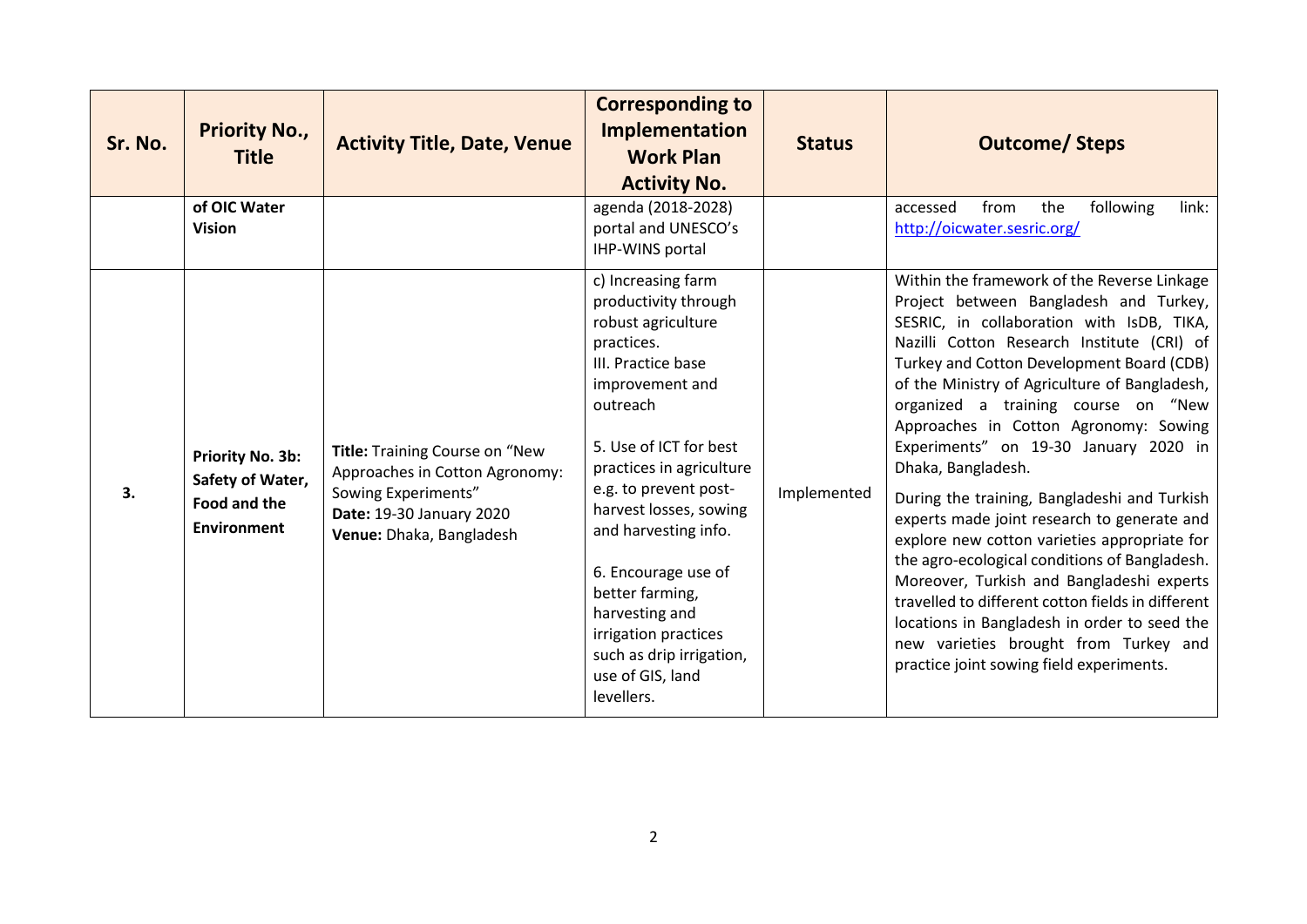| Sr. No. | <b>Priority No.,</b><br><b>Title</b>                                         | <b>Activity Title, Date, Venue</b>                                                                                      | <b>Corresponding to</b><br>Implementation<br><b>Work Plan</b><br><b>Activity No.</b> | <b>Status</b> | <b>Outcome/Steps</b>                                                                                                                                                                                                                                                                                                                                                                                                                                                                                                                                                                                                                                                                                                                                                                                                                                                         |
|---------|------------------------------------------------------------------------------|-------------------------------------------------------------------------------------------------------------------------|--------------------------------------------------------------------------------------|---------------|------------------------------------------------------------------------------------------------------------------------------------------------------------------------------------------------------------------------------------------------------------------------------------------------------------------------------------------------------------------------------------------------------------------------------------------------------------------------------------------------------------------------------------------------------------------------------------------------------------------------------------------------------------------------------------------------------------------------------------------------------------------------------------------------------------------------------------------------------------------------------|
| 4.      | <b>Priority No. 4:</b><br><b>Ensure healthy</b><br>Lives for all<br>citizens | Title: SESRIC COVID-19 Pandemic<br>Database for OIC Countries<br>Date: January 2020<br>Venue: Ankara, Turkey            | <b>Diverse</b>                                                                       | Implemented   | <b>SESRIC</b><br>COVID-19<br>Pandemic<br>Database<br>provides statistics, visualized data, and<br>cartographic representation through a map<br>on the spread of the COVID-19 pandemic in<br>OIC Member States with the objective of<br>raising public awareness and offering policy<br>makers with a tool to guide their ongoing<br>efforts in their fight against the COVID-19<br>pandemic. The database hosts data<br>concerning confirmed COVID-19 cases,<br>deaths, and recovered patients in 56 OIC<br>member countries. The data is updated on a<br>daily basis and go back to 25 January 2020.<br>This database uses the data provided by<br>Johns Hopkins University Center for Systems<br>Science and Engineering (JHU CSSE) and<br>Worldometers websites. The COVID-19<br>Pandemic Database can be accessed through:<br>https://www.sesric.org/sesric_covid_19.php |
| 5.      | <b>Priority No. 4:</b><br><b>Ensure healthy</b><br>Lives for all<br>citizens | Title: OIC Statistical Outlook on<br>COVID-19 Pandemic in OIC<br>Countries<br>Date: April 2020<br>Venue: Ankara, Turkey | <b>Diverse</b>                                                                       | Implemented   | SESRIC published in April 2020 a major report,<br>OIC Statistical Outlook: COVID-19 Pandemic<br>in OIC Member Countries, with the objective<br>of raising public awareness in the fight against<br>the COVID-19 pandemic. The report sheds<br>light on the pandemic in the OIC member<br>countries by considering three main<br>indicators; namely, confirmed cases, deaths,<br>and recoveries. The report uses the data from<br>the SESRIC COVID-19 Pandemic Database,                                                                                                                                                                                                                                                                                                                                                                                                      |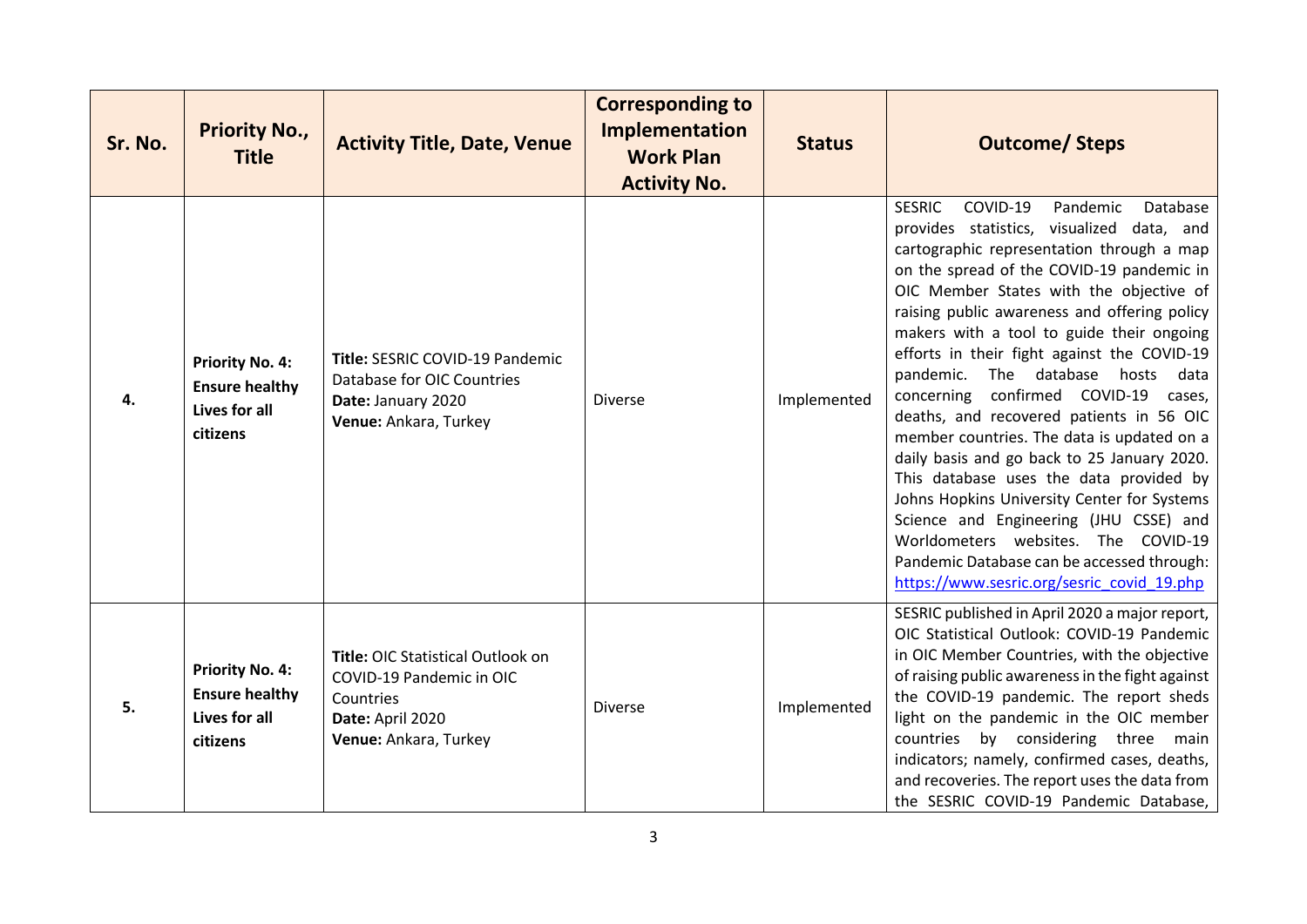| Sr. No. | <b>Priority No.,</b><br><b>Title</b>                                       | <b>Activity Title, Date, Venue</b>                                                                                                                      | <b>Corresponding to</b><br><b>Implementation</b><br><b>Work Plan</b><br><b>Activity No.</b> | <b>Status</b> | <b>Outcome/Steps</b>                                                                                                                                                                                                                                                                                                                                                                                                                                                                                                                                                                                                                                                                                                                                                   |
|---------|----------------------------------------------------------------------------|---------------------------------------------------------------------------------------------------------------------------------------------------------|---------------------------------------------------------------------------------------------|---------------|------------------------------------------------------------------------------------------------------------------------------------------------------------------------------------------------------------------------------------------------------------------------------------------------------------------------------------------------------------------------------------------------------------------------------------------------------------------------------------------------------------------------------------------------------------------------------------------------------------------------------------------------------------------------------------------------------------------------------------------------------------------------|
|         |                                                                            |                                                                                                                                                         |                                                                                             |               | which is updated on a daily basis. The<br>database hosts data concerning COVID-19<br>related cases, case fatalities, and recovered<br>patients in the OIC Countries.                                                                                                                                                                                                                                                                                                                                                                                                                                                                                                                                                                                                   |
| 6.      | <b>Priority No.4</b><br><b>Ensure healthy</b><br>Lives for all<br>citizens | Title: Research Study on "Socio-<br>Economic Impacts of COVID-19<br>Pandemic in OIC Member<br>Countries"<br>Date: 03 June 2020<br>Venue: Ankara, Turkey | <b>Diverse</b>                                                                              | Implemented   | SESRIC prepared a research study on the<br>"Socio-Economic Impacts of COVID-19<br>Pandemic in OIC Member Countries:<br>Prospects and Challenges". The report<br>investigates the potential impacts of COVID-<br>19 pandemic on OIC member countries in<br>various socio-economic fields and highlights<br>the policy measures taken by the OIC<br>member countries to address the negative<br>impacts of this unprecedented crisis. The<br>findings of the report are also expected to<br>help enhance intra-OIC cooperation such as<br>through promoting experience sharing and<br>identifying some best practices in mitigating<br>the impacts of the pandemic. The study is<br>available online on the website of SESRIC in<br>three official languages of the OIC. |
| 7.      | Priority No. 10:<br><b>Enhancing Intra-</b><br><b>OIC Cooperation</b>      | Title: On-the-job Training on<br>"Technology Incubation and<br>Transfer"<br>Date: 9 December $2019 - 1$<br>February 2020<br>Venue: Kocaeli, Turkey      | No. 9 Share OIC<br>expertise in the<br>development of<br>Technology parks                   | Implemented   | The training was implemented as the second<br>phase of the capacity building component of<br>the Reverse Linkage Project between Sudan<br>and Turkey on "Capacity Development of the<br>Africa City of Technology (ACT)".<br>Within the framework of the program, eight<br>technical staff from ACT received on-the-job                                                                                                                                                                                                                                                                                                                                                                                                                                                |